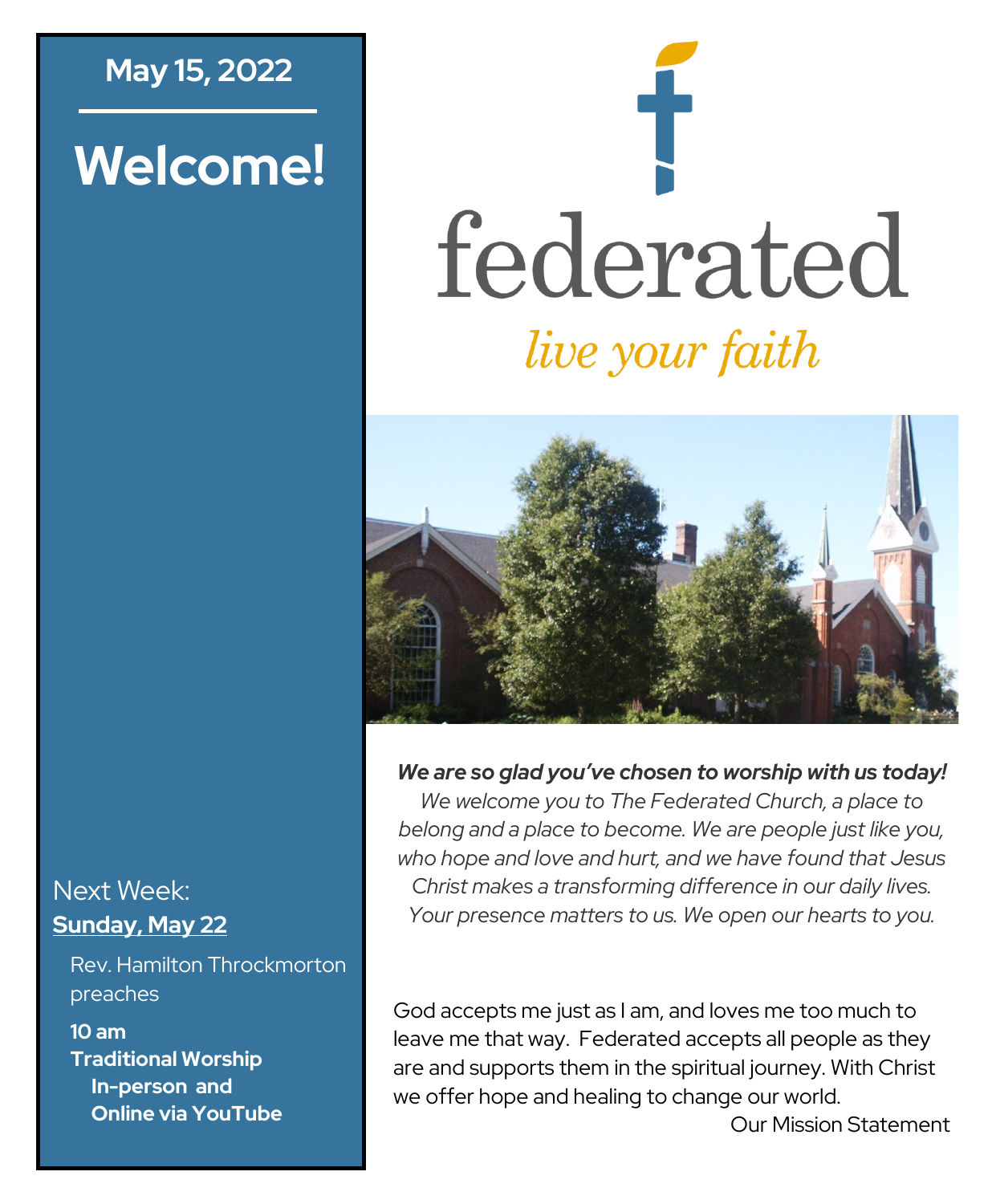# **WHAT'S HAPPENIN**

# **Our Local Earth—Building Community for Creation Care**

#### **An All-Church, Youth and Family Activity at the FLC (16349 Chillicothe Road) TODAY after worship, 12:00 noon – 3:00 pm**

Join us for activities, hikes, stories, and fun for the kids of all ages and the whole family. And, for the adults, it's a day to come together as a community to care for our memorial garden at the Family Life Center. *Come at 12:00 noon and bring a packed lunch to enjoy in fellowship with each other.* The Challenge: Can you pack a lunch that is either *zero plastic* or *zero waste*? Please bring weeding tools, shovels and garden gloves as you are able. Let's dig in!

# **St. Paul's Monthly Collection**

#### **Saturday, May 21, 9 AM—12 PM Federated Church Parking Lot**

We will have the mission trailer and volunteers in the church parking lot to receive your donations. We will accept gently used items and clothes that still have a good life ahead of them. If you don't want it because it is damaged or stained, please dispose of it so we don't have to. We will not accept: old TVs (that are not flat screen), skis/ski boots, anything that has broken parts, and used undergarments. Thank you for continuing this ministry in this new way

# **Rally for Justice in Education**

# **Saturday, May 21, 11 AM**

#### **17751 Chillicothe Rd, Bainbridge**

Organized by Bainbridge Community UCC, Chesterland Community Church, Federated Church Social Justice Advocacy Ministry, Geauga SOGI Network, and others. Stop HB322, 327, 454, and 616.

# **Communion to the Confined Training**

#### **Sunday, May 22 at 11:30 AM in the Lounge**

The Congregational Care Commission is sponsoring training to provide individuals who are confined. Persons who feel called to this ministry should register to attend this session led by Senior Pastor Rev. Hamilton Throckmorton on. If you have any questions, please contact Peggie Jo Shinagawa at 216.401.2287 or [pjshinagawa@windstream.net.](mailto:pjshinagawa@windstream.net)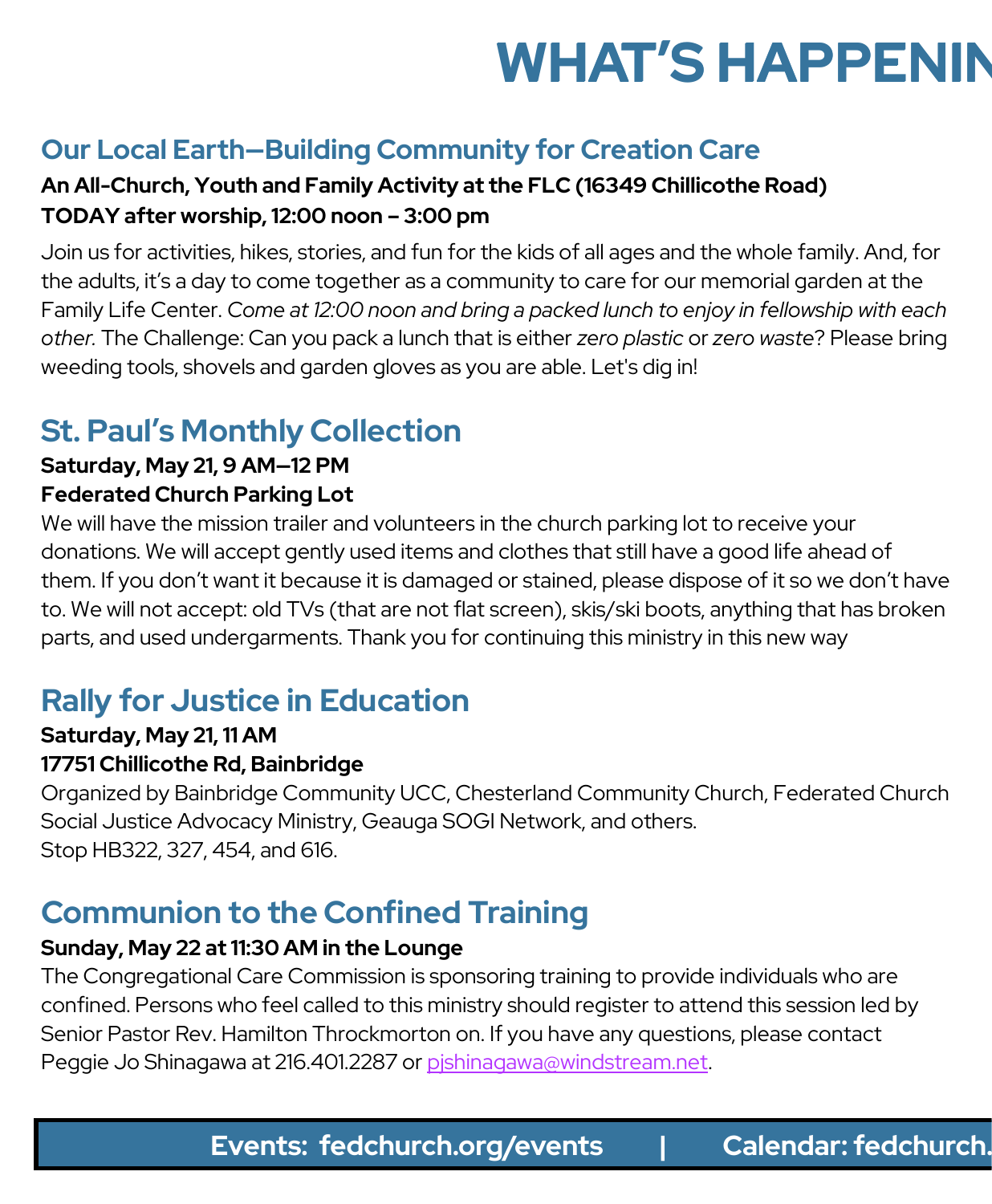# **IG AT FEDERATED?**

# **Cleveland Pride Parade**

#### **Saturday, June 4, 12 PM North Cleveland—Mall B**

As an open and affirming congregation, let us gather together as one to "Live Our Faith." During this time of intolerance and hatred for our friends, it is imperative that we show our support. If you have any questions, or if you plan on attending, please contact Tricia Baumgartner [tricia.a.baumgartner@gmail.com](mailto:tricia.a.baumgartner@gmail.com) or 440.708.6231 so that we can plan T-shirts and carpooling.

# **CLC Event: Garden Gala**

### **Saturday, June 11 \*\*RSVPs accepted through May 31\*\* Family Life Center 5PM VIP Reception; 6-10PM Gala**

Cost: \$125 VIP Tickets, \$100 Regular Tickets Join the CLC for an evening filled with delicious food, drinks, fun and games, unique raffle baskets, and silent auction items. VIP reception includes hors d'oeuvres, entertainment and auction preview. Go to <givebutter.com/22GardenGala> to view the invitation and RSVP.

# **June Study of the Gospel of Mark**

Join us for a June Bible study on the Gospel of Mark, co-led by Pastor Betsy and church member, Pete Bednar. This four-week study will be on **Wednesday evenings from June 1-22, at 7:00 PM in Room 240**.

Please let us know that you're joining us by signing via Realm, sign-up sheet, or email Pastor Betsy at [bwooster@fedchurch.org](mailto:bwooster@fedchurch.org) with your interest. We are excited to be co-leading a group discussion on this action-packed narrative, the first of the Gospels to be written! In Christ, Pastor Betsy and Pete

# **Cleveland Chamber Choir: "World of Doubt, World of Faith"**

**Sunday, June 12 Sanctuary 4:15 PM Lecture; 5 PM performance**

Tickets: \$30 premium seating, \$25 gold level, \$20 blue level, \$10 students For full information, [fedchurch.org/PAS.](http://www.fedchurch.org/PAS)